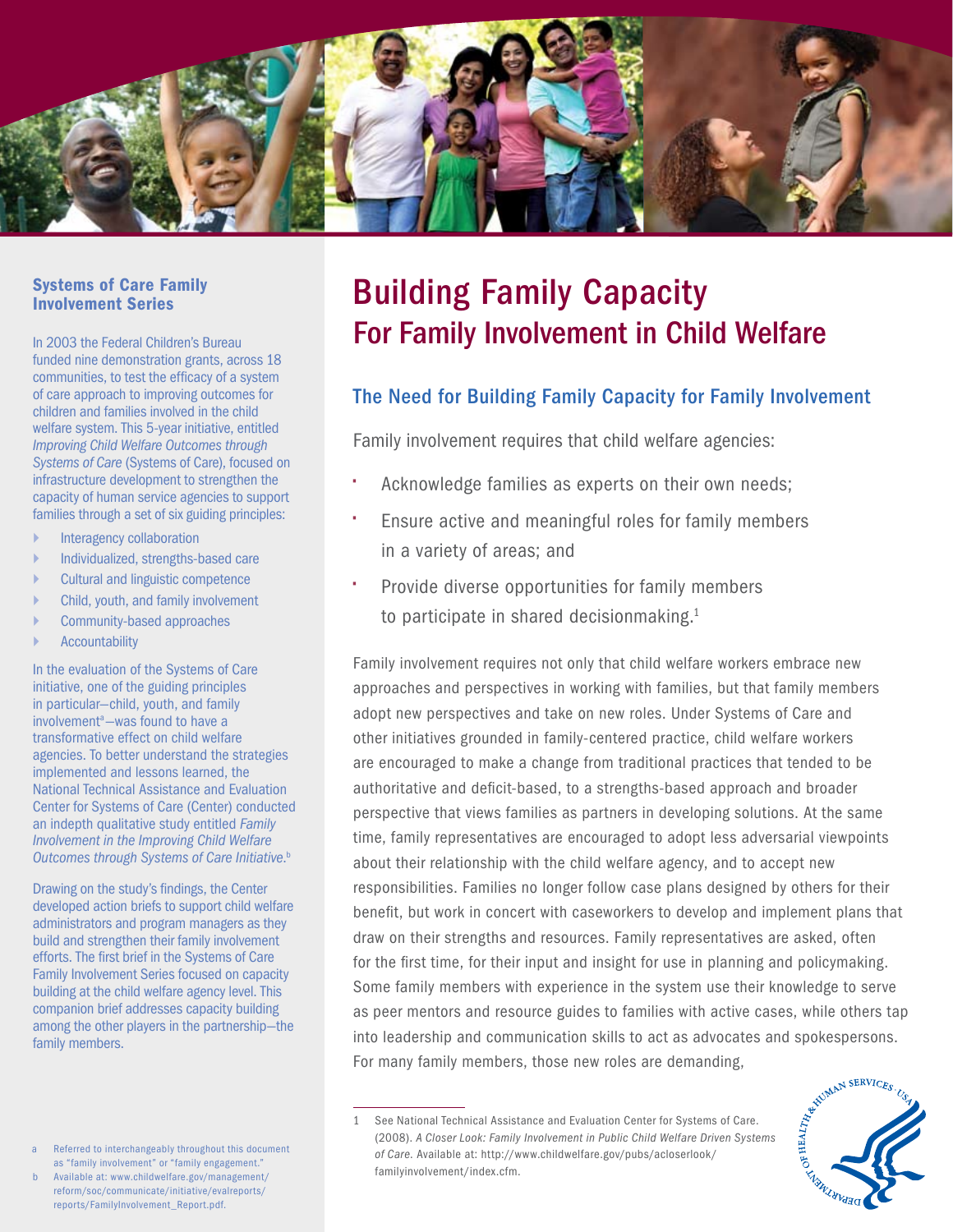particularly given the many challenges they experience in their personal lives. Enabling them to succeed in family involvement activities requires development of trusting relationships with agency staff, as well as skill building, guidance, and ongoing support. The Systems of Care study on family involvement emphasized the importance of building family capacity for family involvement and highlighted several capacity-building steps and strategies.

## Key Steps and Strategies for Engaging and Supporting Family Members

The experiences of the Systems of Care communities point to six key steps and strategies for engaging and supporting family members while implementing family involvement activities (see figure 1). While some recommendations touch on case-level involvement, the lessons learned from the Systems of Care study relate predominantly to engaging family members in peer mentoring and systems-level activities.

## Family Involvement in Systems of Care

Child welfare agencies participating in the Systems of Care initiative integrated family involvement into policies and practices in multiple realms:

- At the **case level**, family teaming approaches and other family-centered practices promoted engagement of parents and family support networks in development and implementation of their case plans.
- At the peer level, family members who had previously been involved in the child welfare system served as mentors, partners, and resource guides to help family members currently receiving child welfare services navigate the system and meet their case plan goals.
- At the systems level, family representatives acted as advocates of service recipients and adopted active roles in decisionmaking bodies, provided input into the review and development of agency policies and plans, participated in training of child welfare staff, and served as spokespersons in community forums.<sup>2</sup>



<sup>2</sup> For detailed descriptions of the family involvement programs and activities implemented by Systems of Care communities, see the full report, *Family Involvement in the Improving Child Welfare Outcomes through Systems of Care Initiative* (available at: [www.childwelfare.gov/management/reform/](www.childwelfare.gov/management/reform/soc/communicate/initiative/evalreports/reports/FamilyInvolvement_Report.pdf) [soc/communicate/initiative/evalreports/reports/FamilyInvolvement\\_Report](www.childwelfare.gov/management/reform/soc/communicate/initiative/evalreports/reports/FamilyInvolvement_Report.pdf). pdf), and the community profiles included in its appendices (available at: [www.childwelfare.gov/management/reform/soc/communicate/initiative/](www.childwelfare.gov/management/reform/soc/communicate/initiative/evalreports/reports/FamilyInvolvement_Appendix.pdf) [evalreports/reports/FamilyInvolvement\\_Appendix.pdf](www.childwelfare.gov/management/reform/soc/communicate/initiative/evalreports/reports/FamilyInvolvement_Appendix.pdf)).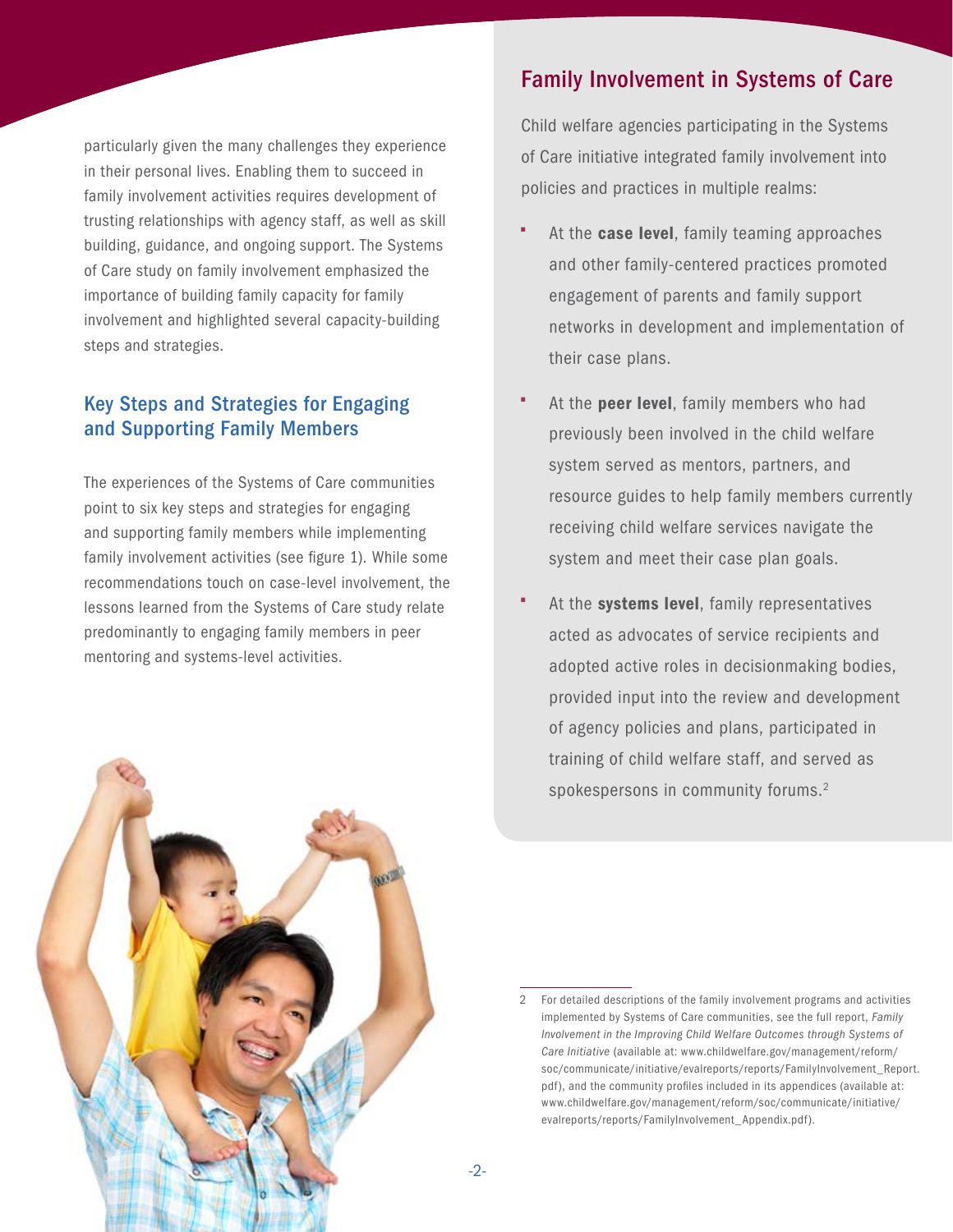Exhibit 1: Action Steps for Engaging and Supporting Family Members While Implementing Family Involvement Activities

|                | Develop Clear Requirements for Families to Participate |
|----------------|--------------------------------------------------------|
|                | <b>Recruit Candidates and Assess Readiness</b>         |
| 3              | <b>Communicate Clear Roles and Responsibilities</b>    |
| $\overline{4}$ | Provide Training and Development for Family Members    |
|                | Offer Compensation and Reimbursement                   |
| 6              | Provide Routine Supervision, Feedback, and Support     |

## Step 1: Develop Clear Requirements for Families to Participate

To ensure the success of family involvement programs, agency leaders must develop clear standards and guidelines for participation. For case planning activities, requirements typically reflect expectations for families and selected members of their support systems to participate in family teaming approaches. Requirements may specify when family team conferences or meetings will occur, for which cases, whether meetings are voluntary or mandatory, and expected participants.

For peer mentor or advocate positions, requirements should delineate agreed-upon qualifications for participation. Clear requirements are critical to prevent recidivism among family members serving in those roles. First and foremost, parents must be at stable points in their lives. Given the high rates of parental substance use disorders among families of children involved with child protective services, many grant communities included requirements that participating family members be free from substance use for a specified period. In general, child welfare staff, program staff, and family members agreed that parents should be sober and have their cases closed for 1–2 years before serving as peer mentors. Several communities conducted background checks to learn, for example,

whether participants had outstanding warrants or unresolved court issues.

#### Tip From the Field

Attitudes matter. Stakeholders noted that for peer support positions it is important to select family members who see their involvement in the child welfare system as a positive experience that helped improve their lives and the lives of their children. In addition, family representatives advocating at the systems level must recognize that their participation is not about their particular case, but about making the system better for future cases.

"Seventy or 80 percent of us are recovering addicts or alcoholics. I definitely say a year of sobriety [is needed] before starting as a Parent Partner…We're addicts; we shouldn't be trying to help other people get clean and through the court system, and bring up all those emotions when we're just trying to get clean ourselves… Some people might relapse or get overwhelmed from that…Get your life together first and then you can help other people."

*– Parent Partner*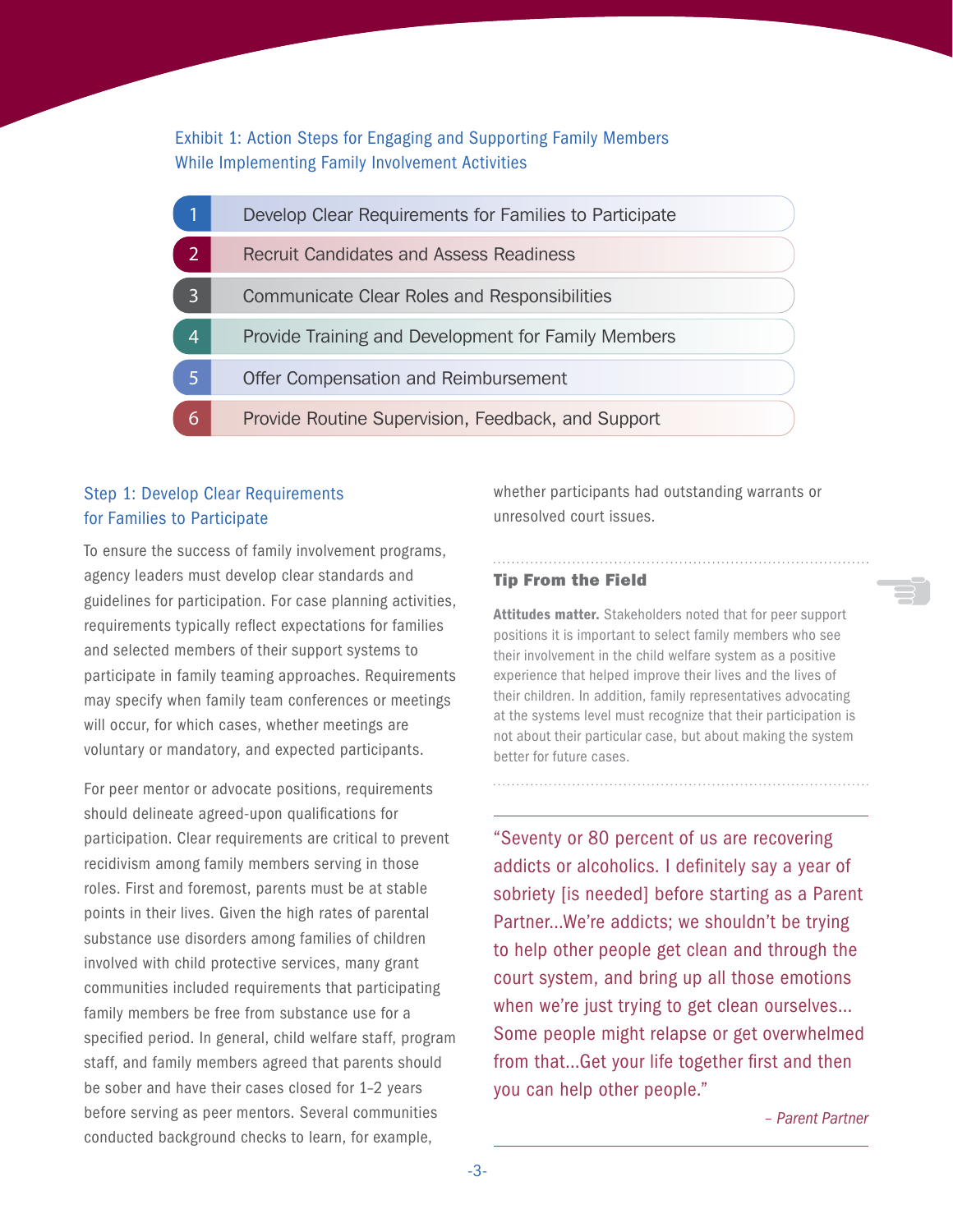#### Step 2: Recruit Candidates and Assess Readiness

Because not all former child welfare clients can serve as effective peer mentors or contributors at the systems level, agency leaders and program managers should invest time and resources to identify appropriate people to fill those positions. Most grant communities relied on referrals from case managers to identify potential family members to serve as peer mentors or members of decisionmaking bodies and committees. Some communities developed hiring processes where family members filled out readiness tools to assess their "fit" with position requirements. One community's tool, for example, asked family representatives to complete a survey exploring their experience in the child welfare system, attitudes and comfort levels in supporting other families, and lessons learned that they could share.

Agency staff, and sometimes current Parent Partners, conducted interviews to assess candidates' suitability for family involvement programs. In the interviews, staff discussed with candidates their perspectives on their families' involvement with child welfare, assessed their ability to communicate and engage diverse individuals, and explored their fit with the agency's program.

## Step 3: Communicate Clear Roles and Responsibilities

It is important to make sure that the roles and responsibilities of family members are clearly delineated. For example, the role of a Parent Partner to provide families with advice, emotional support, and linkages in the community cannot be confused with the roles and legal mandates of case workers. In addition to a clear job description,<sup>3</sup> Parent Partners will often need guidance for setting appropriate boundaries in their relationships with families. When invited to participate on a committee



"Because families are not used to having much of a voice, not only at an individual level but at a larger policy level as well, and they are often leery of the system, it is important to build trust, engage, and work with folks before bringing them together."

*– Stakeholder*

#### Tip From the Field

Encourage multiple family members to participate. Most family involvement programs tend to focus on birth parents. Comprehensive family involvement incorporates all family members, including fathers, siblings, foster parents, adoptive parents, and kin caregivers. Engaging numerous and varied family members to serve as peer mentors, Parent Partners, governance board members, committee members, and advocates ensures that diverse family experiences inform child welfare policy decisions. Further, it helps to guard against burnout among participating families.

<sup>3</sup> To view sample job descriptions, see the *Systems of Care Infrastructure Toolkit: Training, Development, and Human Resources* (under the Planning Phase Tab), available at: [www.childwelfare.gov/](www.childwelfare.gov/management/reform/soc/communicate/initiative/soctoolkits/tdhr.cfm#phase=planning) [management/reform/soc/communicate/initiative/soctoolkits/tdhr.](www.childwelfare.gov/management/reform/soc/communicate/initiative/soctoolkits/tdhr.cfm#phase=planning) [cfm#phase=planning](www.childwelfare.gov/management/reform/soc/communicate/initiative/soctoolkits/tdhr.cfm#phase=planning).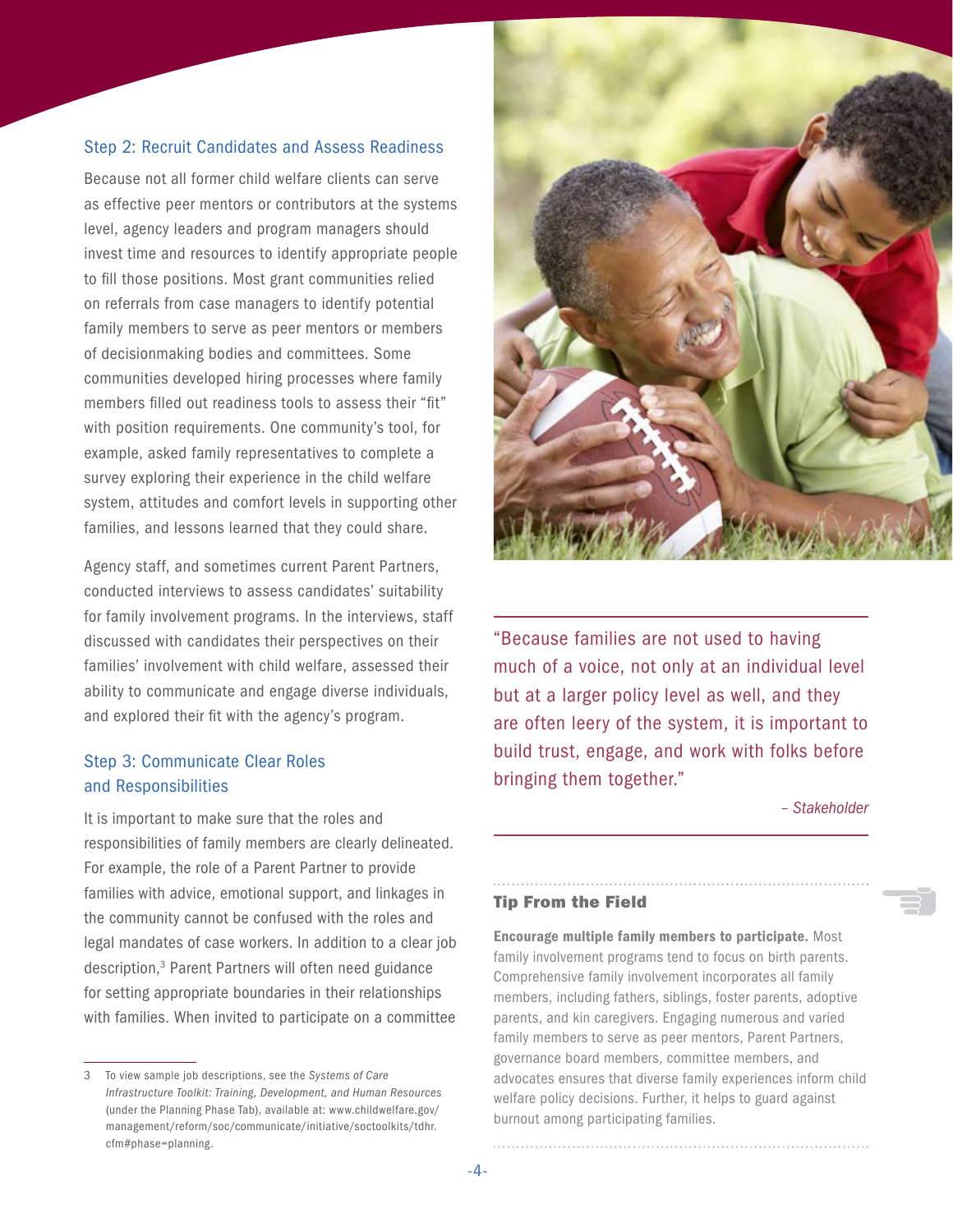or decisionmaking body, family representatives should clearly understand their roles and accompanying expectations. To facilitate success, it is helpful to provide family representatives with meeting agendas and related materials beforehand, and give them advance notice of any specific topics they will be asked to speak about. Similarly, in preparation for family group conferences or team decisionmaking activities, all family team members (e.g., birth parents, extended family, nonrelative supports, caregivers, and service providers) should be made aware of the overall meeting goals and desired outcomes, as well as their specific roles and expected tasks (e.g., identifying family strengths, suggesting solutions for identified needs).

## Tip From the Field

Clearly spell out not only what family members should do, but what they should not do in their new roles. For example, see a list of Parent Partner responsibilities developed in Contra Costa, CA, see sidebar (right).

## Step 4: Provide Training and Professional Development for Family Members

Family members must have access to comprehensive training opportunities that will enhance their capacity and enable them to succeed in their roles as peer mentors, advocates for system-involved families, and leaders in decisionmaking bodies. In particular, they must develop an understanding of the mandates and operation of the child welfare system, including roles and responsibilities of case managers, processes and procedures of the court system, and rights and responsibilities of families involved in the system. They should also have opportunities to develop the leadership and communication skills that will enable them to serve as equal partners with child- and familyserving staff on decisionmaking bodies, and to engage other parents effectively.

## Contra Costa Parent Partner Responsibilities

## What Parent Partners will do:

- Maintain confidentiality while working with the family on maintaining an open and honest relationship with their social worker.
- Model social skills in the areas of relationship building, behavior, dress, demeanor, and attitude.
- Coach families how to act appropriately (at court, in meetings, with social worker).
- Dress appropriately (especially at court, and help families obtain appropriate clothes, if necessary).
- Help parents learn how to handle conflict with an adult attitude.
- Assist with travel, training/role playing, time management.
- Help parents connect or reconnect with family, churches, appropriate friends, and other supports.
- Help parents integrate into their community.
- **•** Work with parents in recovery.
- Help parents get a sponsor.
- Attend ice-breakers with the parent.
- Go to TDM/mediation.
- Attend Alcoholics Anonymous/Narcotics Anonymous meetings.

## What Parent Partners do not do:

- Supervise visits.
- Transport.
- Take sides (parent partners remain neutral; they are advocates for case plans).
- Testify.
- Translate.
- Act as caseworkers, counselors, attorneys, or sponsors.
- Take referrals from attorneys, social workers, or well-meaning relatives; this is a voluntary program.
	- *Contra Costa County, Child and Family Services, 2009*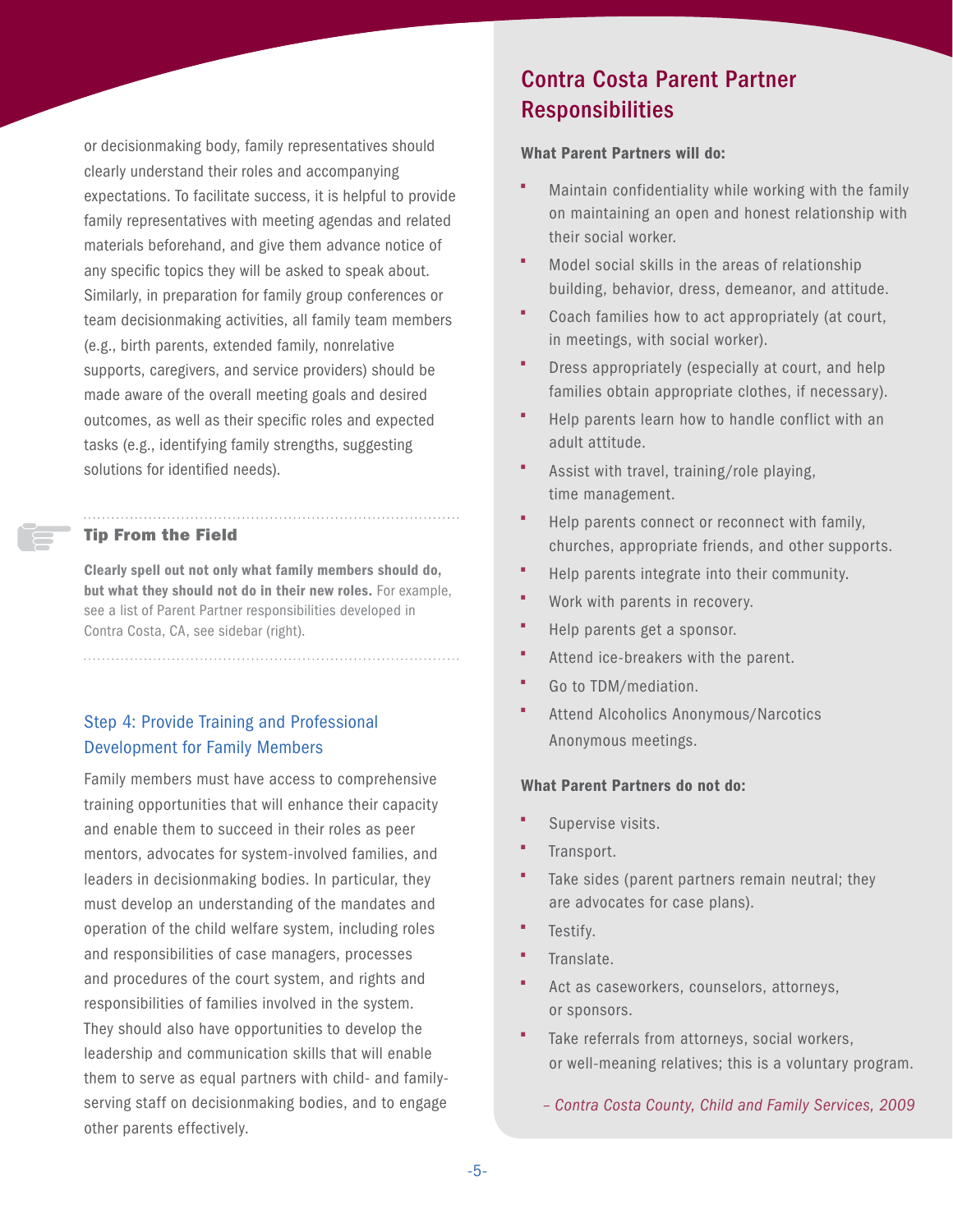Before family members were allowed to serve in peer- and systems-level family involvement efforts, the Systems of Care communities required them to attend training. Trainings varied in duration, with some as intensive as 60 hours. Agencies drew from existing trainings in the field (e.g., the Annie E. Casey Foundation's Building a Better Future program) and developed their own curricula. The training commonly covered the following types of issues: strengths-based service delivery, family team meetings, court processes, drug and alcohol use/abuse, confidentiality, mandated reporting, presentation and communication skills, selfcare, setting boundaries, and crisis management.<sup>4</sup>

#### Tip From the Field

Invite family members to attend child welfare agency training offered to case managers. The trainings can provide families with greater understanding of the child welfare system from the agency's perspective. They also provide valuable opportunities for family members and case managers to discuss their experiences and better understand each other's viewpoints.

#### Step 5: Offer Compensation and Reimbursement

Compensation and reimbursement provides family members with the financial resources that many need to serve as peer mentors or advocates. Systems of Care communities understood that as part of a child welfare service team, family members should be compensated for their services. Most grant communities provided compensation on an hourly basis, with rates ranging from \$10 to \$25. In addition to monetary compensation for their work, family members received travel mileage reimbursement. In one community, full-time Parent Partners were also



eligible for paid holidays, vacation, medical leave, and medical benefits. Agency staff and family members identified compensation as an essential element for successfully implementing family involvement programs at the peer and system levels. Nonetheless, many communities acknowledged that despite their best intentions, the compensation provided to family members, especially those working for the child welfare agency on a part-time basis, was not sufficient to financially support an individual or family.

#### Tip From the Field

Be resourceful in considering compensation. In some grant communities, compensation was provided through gift cards so it did not hinder families' eligibility for government benefits. Other communities encountered barriers in hiring family members as Parent Partners or other positions due to agency policies prohibiting hiring people with criminal records. To address that challenge, one community hired family members as independent contractors and later established a partnership with a nonprofit organization to serve as the fiscal agent for the program.

"Do everything you can to try to make that compensation piece available. Without it, people will continue to struggle [to be involved], because a lot of times it's not that they don't want to participate, it's that they do not have the financial ability to participate."

*– Participating Family Member*

<sup>4</sup> For training resources and tips, see the *Systems of Care Infrastructure Toolkit: Training, Development, and Human Resources*, available at: [http://www.childwelfare.gov/management/reform/soc/communicate/](http://www.childwelfare.gov/management/reform/soc/communicate/initiative/soctoolkits/tdhr.cfm#phase=pre-planning) [initiative/soctoolkits/tdhr.cfm#phase=pre-planning.](http://www.childwelfare.gov/management/reform/soc/communicate/initiative/soctoolkits/tdhr.cfm#phase=pre-planning)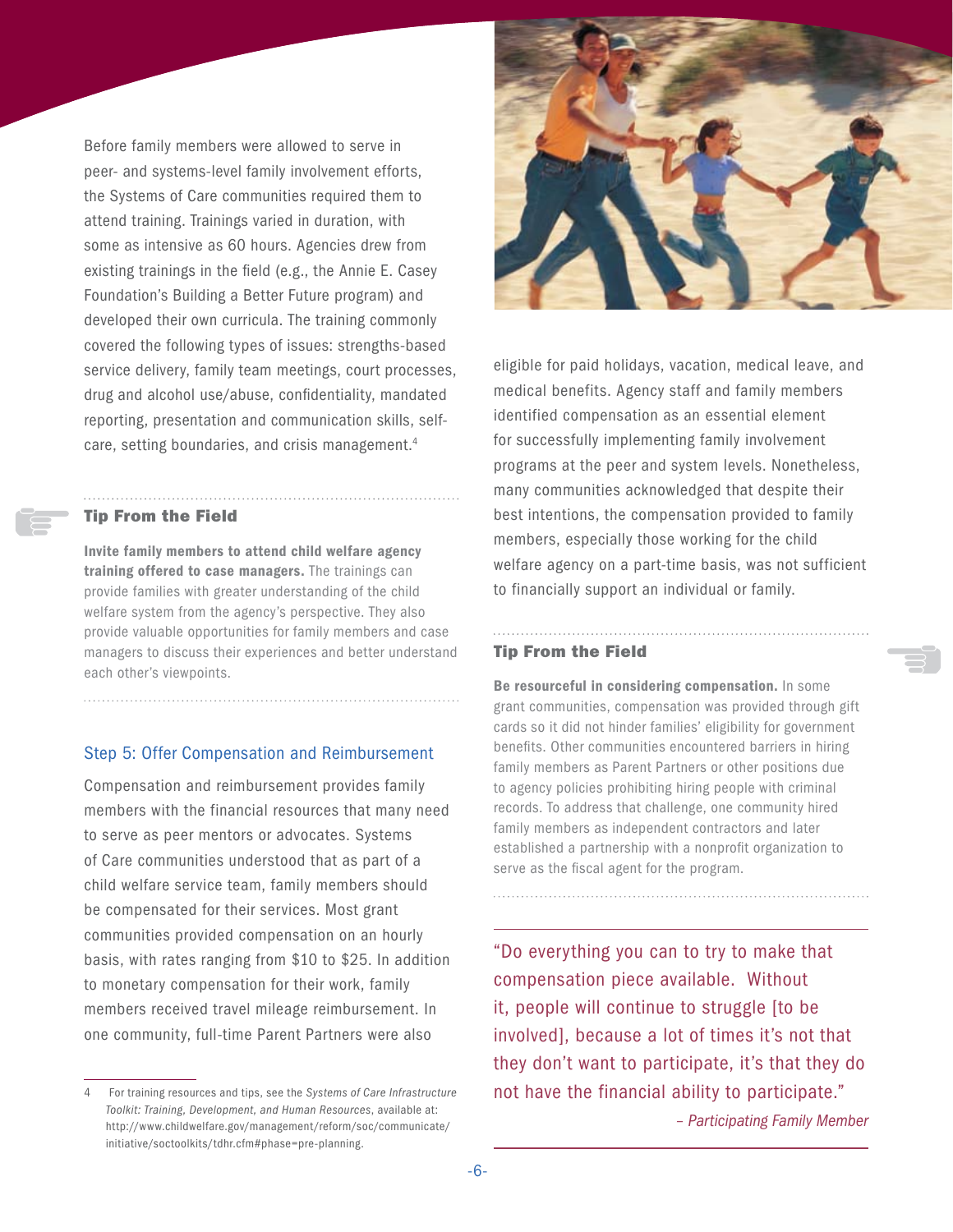## Step 6: Provide Routine Supervision, Feedback, and Support

Supervision is a critical factor that, when provided on a consistent basis, greatly enhances the sustainability of family involvement programs. Routine supervision helps family members serving as peer mentors and family advocates address the challenges associated with the work, as well as challenges they experience in their personal lives. In the Systems of Care communities, individual supervision typically occurred weekly or biweekly and group supervision took place monthly. Supervision was generally provided by the staff responsible for overseeing the family involvement programs.

In a few grant communities, family members received clinical supervision from trained therapists. Stakeholders in those communities noted that clinical supervision helped family members address issues of transference, and work on issues related to their own recovery in a safe environment with trained professionals. Stakeholders credited clinical supervision, at least in part, for the low rates at which family members reentered the child welfare system.

Staff assigned to coordinate family involvement and peer mentoring programs should develop structures and mechanisms that allow for a direct feedback loop among child welfare staff, people assigned to provide mentoring services, and system-involved families. That helps ensure that case managers, supervisors, peer mentors, and families have a vehicle for voicing concerns and providing constructive input that facilitates continuous refinement and improvement of family involvement and peer mentoring programs.

#### Tip From the Field

Encourage peer-to-peer support among family members. Families serving as peer mentors sometimes developed informal support systems among themselves. In those cases, families could call on each other when they needed assistance, advice, or support.



## **Conclusions**

Family involvement in the child welfare system requires that members take on new and challenging roles. Little has been written in the literature about how best to prepare family representatives for those new responsibilities. The Systems of Care study on family involvement begins to shed some insight and offers valuable guidance based on lessons learned from the field.

The steps and strategies for engaging and supporting family members for family involvement activities require strategic planning and deliberate implementation on the part of child welfare agencies. Strategies begin with development of clear requirements for participation, structured recruitment processes, and clear communication of roles and responsibilities. Attention also should be paid to compensation, reimbursement, and logistical issues that will promote family participation. Training and personal development are among the most significant contributors to capacity building and should be supplemented by ongoing supervision and feedback mechanisms that promote continuous learning processes. While there is no magic formula for family involvement, the steps and strategies discussed above, coupled with the recommended steps and strategies for agency capacity building,<sup>5</sup> can help child welfare agencies set strong foundations for enabling meaningful and productive participation by families in child welfare activities.

<sup>5</sup> See *Building Agency Capacity for Family Involvement in Child Welfare,*  [www.childwelfare.gov/management/reform/soc/communicate/](www.childwelfare.gov/management/reform/soc/communicate/initiative/ntaec.cfm) [initiative/ntaec.cfm](www.childwelfare.gov/management/reform/soc/communicate/initiative/ntaec.cfm)